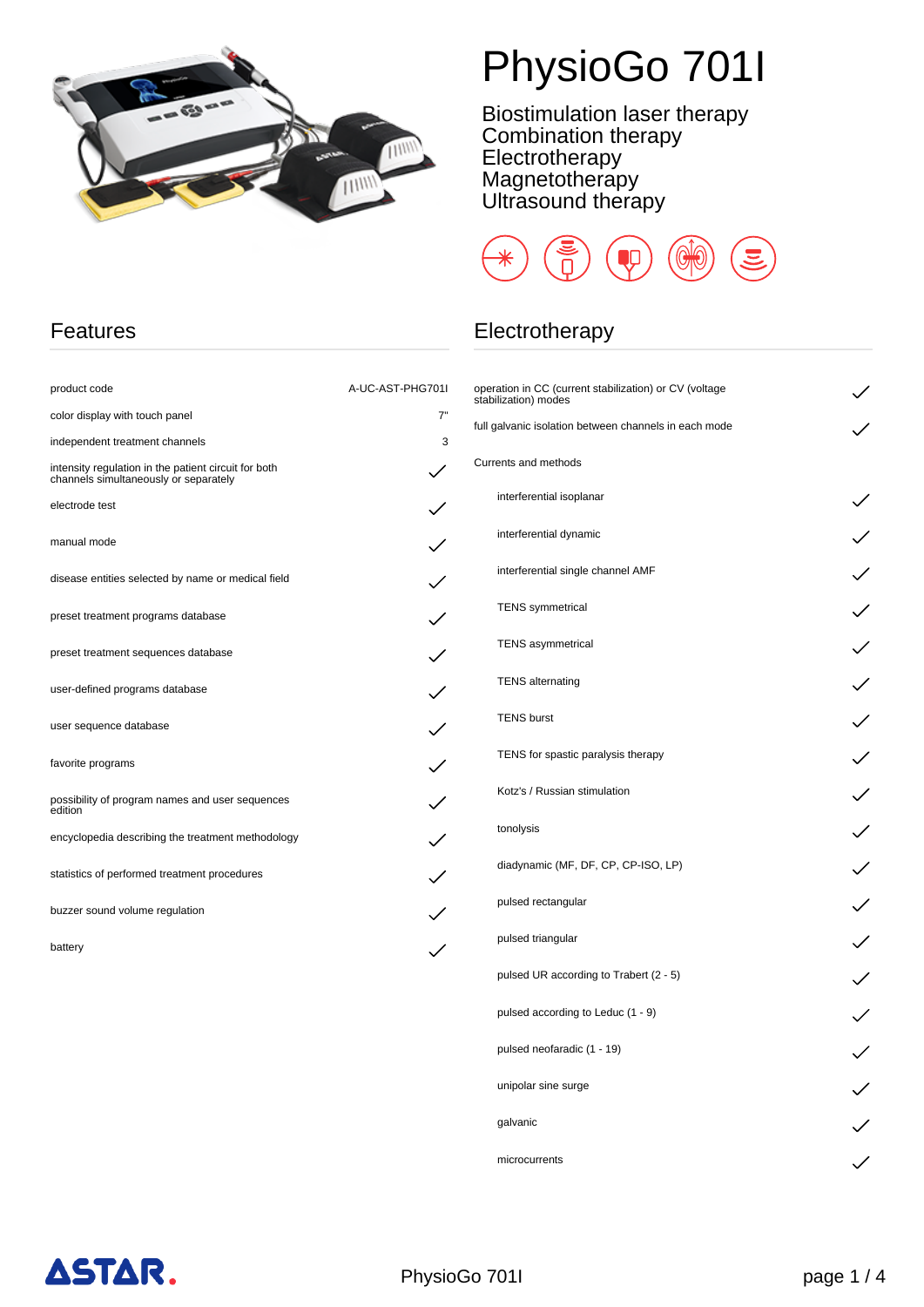#### Ultrasound therapy

waterproof ultrasound heads

continuous / pulse emission

ultrasound head contact control (effective treatment time measured)

head sensitivity calibration according to the needs

## Combined therapy

 $\checkmark$ 

 $\checkmark$ 

 $\checkmark$ 

 $\checkmark$ 

| operation in CC (current stabilization) or CV (voltage<br>stabilization) modes |  |
|--------------------------------------------------------------------------------|--|
| Currents and methods                                                           |  |
| interferential single channel AMF                                              |  |
| <b>TENS</b> symmetrical                                                        |  |
| <b>TENS</b> asymmetrical                                                       |  |
| <b>TENS</b> alternating                                                        |  |
| <b>TENS burst</b>                                                              |  |
| Kotz's / Russian stimulation                                                   |  |

#### Laser therapy

| operation with applicators: scanning laser, cluster<br>laser and point probes                                |  |
|--------------------------------------------------------------------------------------------------------------|--|
| emission mode: continuous and pulse                                                                          |  |
| adjustment of laser radiation power                                                                          |  |
| duty factor                                                                                                  |  |
| automatic laser radiation power test                                                                         |  |
| automatic calculation of time relative to treatment<br>parameters - dose, power, duty factor, treatment area |  |
| three modes of treatment field irradiation in scanning<br>laser applicators                                  |  |
| dedicated modes for cooperation with optical fiber<br>applicators                                            |  |
| optical fiber applicators for laserpuncture and ENT<br>applications                                          |  |
| pilot beam indicating the application site                                                                   |  |

## Magnetotherapy

| continuous and pulse emission                                                         |  |
|---------------------------------------------------------------------------------------|--|
| field shape: sine, triangle, rectangle, half-sinus, half-<br>triangle, half-rectangle |  |
| optional operation with one or two plate CPE<br>applicators                           |  |
| convenient application of applicators with straps and<br>velcro belts                 |  |

## Preset treatment programs

| built-in treatment programs, including:               | 420 |
|-------------------------------------------------------|-----|
| built-in treatment programs for electrotherapy        | 69  |
| built-in treatment programs for ultrasound<br>therapy | 58  |
| built-in treatment programs for combined therapy      | 77  |
| IR point probe programs                               | 39  |
| R point probe programs                                | 18  |

## Preset treatment sequences

| built-in treatment sequences for electrotherapy | 38 |
|-------------------------------------------------|----|
| user-defined sequences                          | 10 |
|                                                 |    |
|                                                 |    |
|                                                 |    |
|                                                 |    |

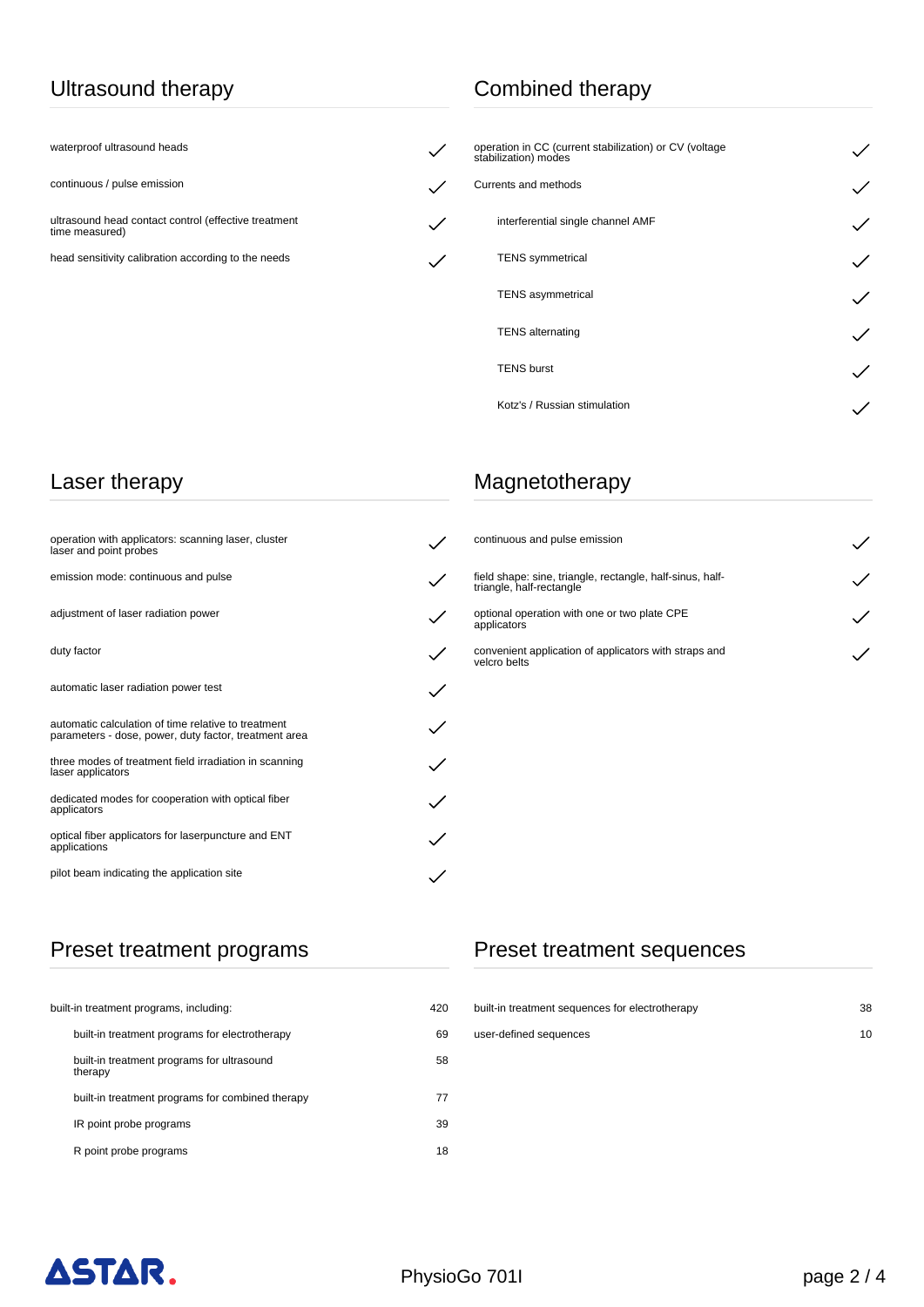| programs with Nogier frequency                      | 8   |
|-----------------------------------------------------|-----|
| programs with Voll frequency                        | 30  |
| cluster laser applicator programs                   | 54  |
| program sequences for scanning laser<br>applicators | 26  |
| built-in treatment programs for magnetotherapy      | 41  |
| user configurable programs                          | 400 |
| favorite programs                                   |     |

## Electrotherapy technical parameters

max. current intensity in the patient circuit (CC mode)

| galvanic                                                   | 40 mA             |
|------------------------------------------------------------|-------------------|
| diadynamic, impulse                                        | 60 mA             |
| interferential, Kotz' current                              | 100 mA            |
| unipolar sine surge                                        | 100 mA            |
| <b>TENS</b>                                                | 140 mA            |
| tonolysis                                                  | 100 mA            |
| microcurrents                                              | 1000 uA           |
| max. voltage amplitude in the patient circuit (CV<br>mode) | 140 V             |
| treatment timer                                            | 30 s - 60 minutes |

#### Ultrasound therapy technical parameters

| operating frequency               | 1 & 3,5 MHz                           |
|-----------------------------------|---------------------------------------|
| effective radiation area          | 1 cm <sup>2</sup> , 4 cm <sup>2</sup> |
| maximum ultrasound wave intensity | 2/3 W/cm <sup>2</sup>                 |
| frequency in pulse mode           | 16 Hz, 48 Hz, 100 Hz                  |
| duty factor in pulse mode         | 5 - 75 %, step 5%                     |
| treatment timer                   | 30 s - 30 minutes                     |

### Laser therapy technical parameters

| laser device class | 3B                  |
|--------------------|---------------------|
| treatment timer    | $1 s - 100$ minutes |

#### Laser therapy parameters biostimulation laser point probes

| red light laser point probes wavelength     | 660 nm                |
|---------------------------------------------|-----------------------|
| maximum power of the red light point probes | 80 mW                 |
| infrared laser point probes wavelength      | 808 nm                |
| maximum power of the infrared point probes  | 400 mW                |
| power regulation                            | 25%, 50%, 75%, 100%   |
| pulse mode frequency                        | $1 - 5000$ Hz         |
| duty factor in pulse mode                   | 10 - 90%, pulse 50 us |

#### Laser therapy parameters - scanning laser applicator

| scanning laser applicator wavelength           | 808 & 660 nm |
|------------------------------------------------|--------------|
| maximum power of the scanning laser applicator | 450 & 100 mW |
| power regulation                               | 50%, 100%    |
| pulse mode frequency                           | 1 - 5000 Hz  |

#### Laser therapy parameters - cluster laser applicator

| cluster laser applicator wavelength           | 4x 808 nm & 5x 660 nm |
|-----------------------------------------------|-----------------------|
| maximum power of the cluster laser applicator | 4x 400 mW & 5x 40 mW  |
| power regulation                              | 50%, 100%             |
| pulse mode frequency                          | 1 - 5000 Hz           |